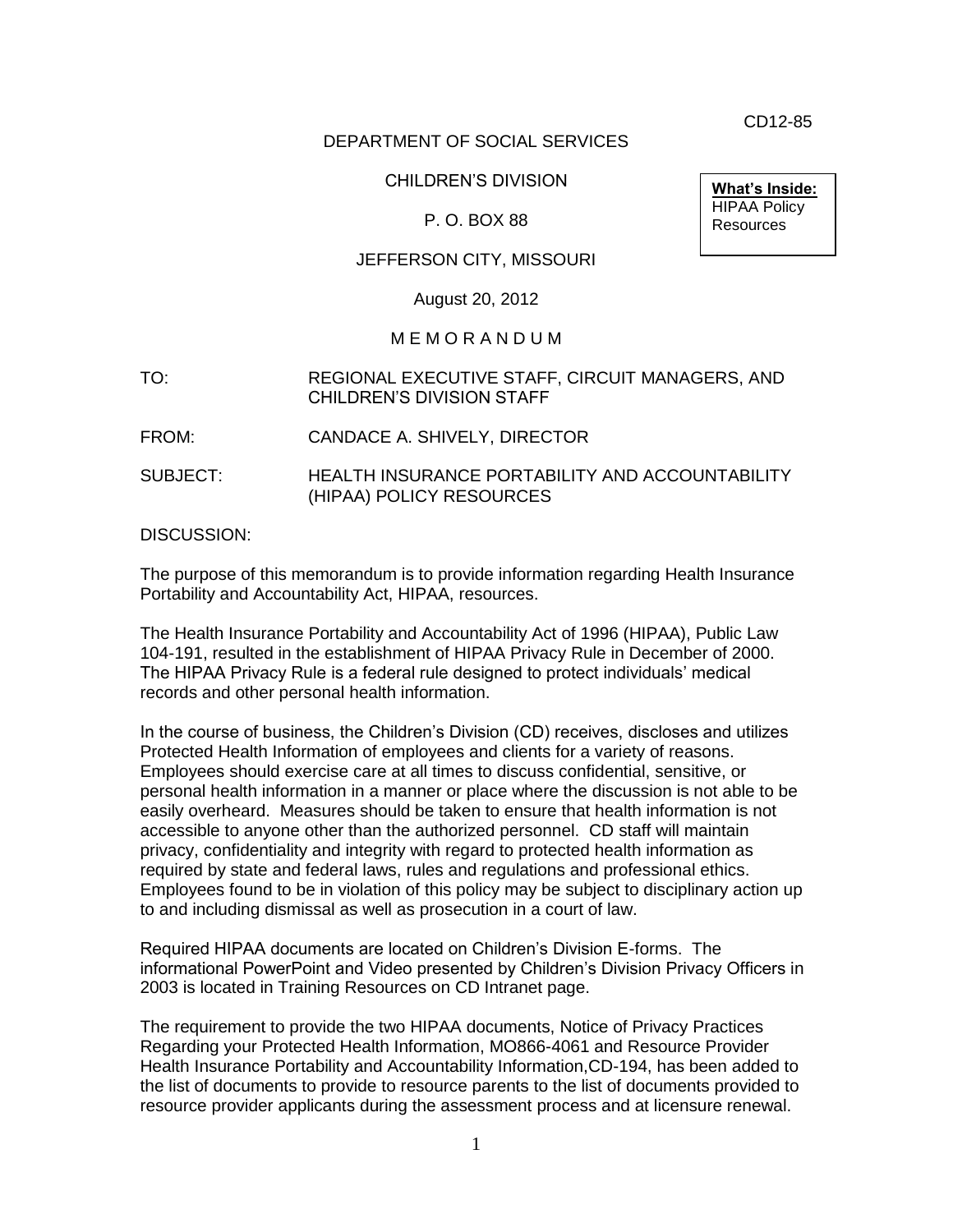The CD-194 is read and signed at each re-licensure. One (1) hour of in-service training credit is earned only for the initial time.

# **NECESSARY ACTION**

- 1. Review this memorandum with all Children's Division staff.
- *2.* Review revised Child Welfare Manual chapters as indicated below.
- 3. All questions should be cleared through normal supervisory channels and directed to:

| <b>PDS CONTACT</b>               | <b>DEPUTY DIRECTOR</b>  |
|----------------------------------|-------------------------|
| Elizabeth Tattershall            | Marta Halter            |
| 573-522-1191                     | 573-751-2427            |
| Elizabeth.Tattershall@dss.mo.gov | Marta.Halter@dss.mo.gov |

## **CHILD WELFARE MANUAL REVISIONS**

[Record Access, Health Information Portability and Accountability Act](http://dss.mo.gov/cd/info/cwmanual/section5/ch2/sec5ch2sub7.htm) [Resource Provider Training-STARS, Working with Prospective Foster/Adoptive Parents](http://dss.mo.gov/cd/info/cwmanual/section6/ch2/sec6ch2sub2.htm) [Resource Provider Training-STARS, In-Service](http://dss.mo.gov/cd/info/cwmanual/section6/ch2/sec6ch2sub5.htm)

[Resource Family Assessment & Licensing Process, Guide for Conducting Resource](http://dss.mo.gov/cd/info/cwmanual/section6/ch3/sec6ch3attacha.htm)  [Provider Family, Attachment A](http://dss.mo.gov/cd/info/cwmanual/section6/ch3/sec6ch3attacha.htm)

[Resource Family Assessment & Licensing Process, Guide for Conducting Renewal](http://dss.mo.gov/cd/info/cwmanual/section6/ch3/sec6ch3attachd.htm)  [Assessment, Attachment D](http://dss.mo.gov/cd/info/cwmanual/section6/ch3/sec6ch3attachd.htm)

[Resource Family Assessment & Licensing Process, Guide for Conducting Adoptive](http://dss.mo.gov/cd/info/cwmanual/section6/ch3/sec6ch3attachh.htm)  [Family Assessment Services, Attachment H](http://dss.mo.gov/cd/info/cwmanual/section6/ch3/sec6ch3attachh.htm)

## **[FORMS AND INSTRUCTIONS](http://dss.mo.gov/cd/info/forms/index.htm)**

Resource Provider Health Insurance Portability and Accountability Information, CD194 Request for Restriction of Health Information, MO 886-4450

Individual's Request for Access to Protected Health Information, MO 886-4451 Request for Amendment/Correction of Protected Health Information, MO 886-4457 PHI Disclosure Tracking Log, MO886-4452

Request for an Accounting of Disclosures, MO 886-4453

Notice of Privacy Practices Regarding Your Protected Health Information, MO 886-4061 Health Insurance Portability and Accountability Act Complaint, MO 886-4456

## **REFERENCE DOCUMENTS AND RESOURCES**

[Memo CS03-07, Health Insurance Portability and Accountability Act \(HIPAA\)](http://dss.mo.gov/cd/info/memos/2003/cs07/cs07.htm) [HIPAA Training](http://dssweb/cs/training/resources/hipaa.htm)

# **RELATED STATUTE**

[Public Law 104-191](http://aspe.hhs.gov/admnsimp/pl104191.htm)

# **ADMINISTRATIVE RULE**

[CSR Title 13](http://www.sos.mo.gov/adrules/csr/current/13csr/13c35-60.pdf) Division 35 Chapter 60

**COUNCIL ON ACCREDITATION (COA) STANDARDS** N/A